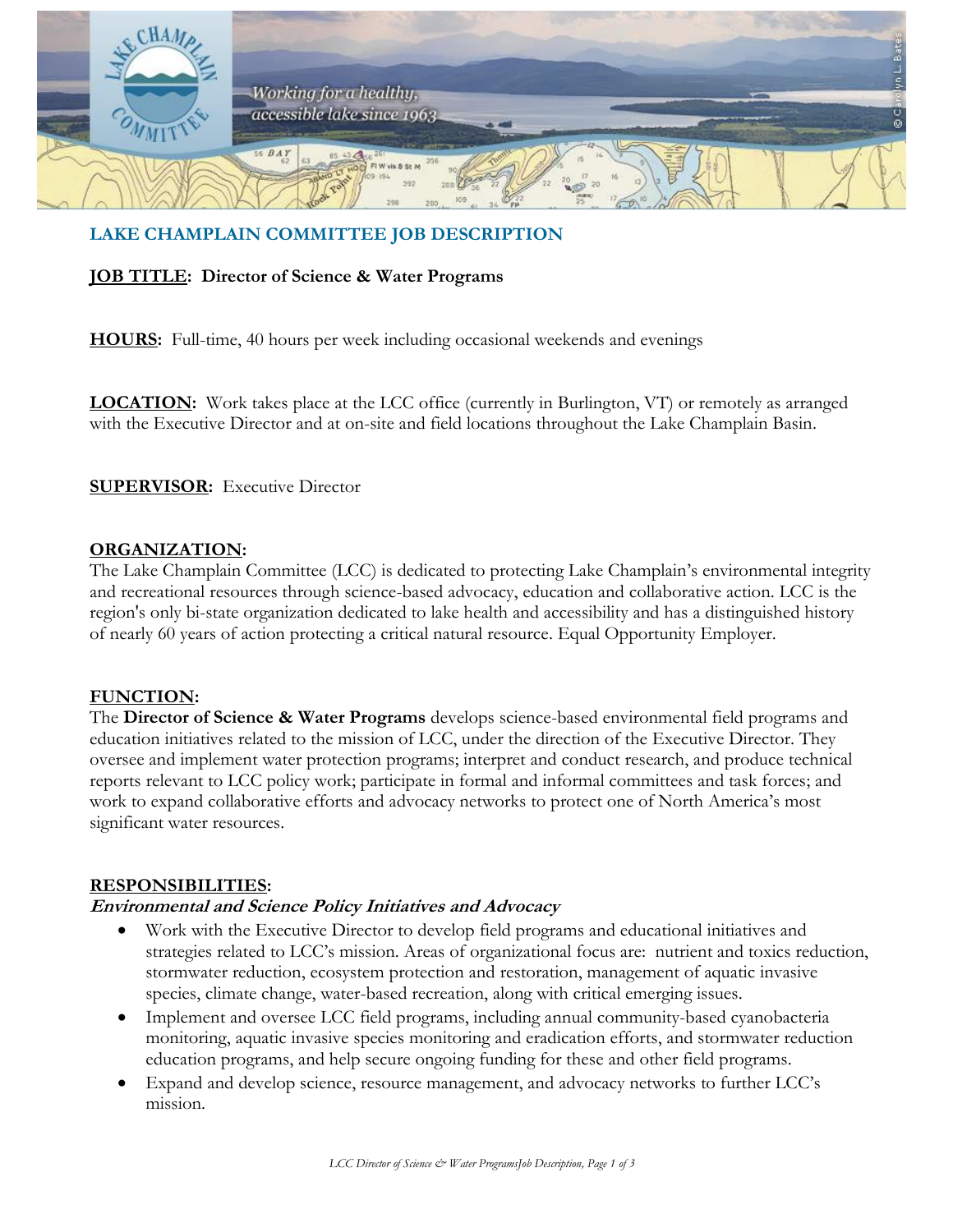• Coordinate meetings related to science, education, and field work as appropriate and serve as LCC representative to related groups.

## **Communications, Outreach and Education**

- Initiate educational campaigns that reinforce LCC's environmental and science policy and stewardship initiatives.
- Produce special bulletins, activist alerts and informational materials on topical issues to engage LCC and community members in our advocacy and field work.
- Implement an internship program to link graduate and undergraduate student research and project work to critical Basin policy issues, educational programs, and community needs.
- Write regular informational columns for distribution to basin media and LCC members which communicateg key lake issues to a regional lay audience and engage community members in lake protection and restoration work.
- Help develop and expand LCC's web and social media presence through regular content development and updating and frequent postings. Maintain web pages for science and issues work to foster broader understanding of lake issues and expand support for LCC's work.
- Produce feature articles and content on topical issues for LCC's e-newsletter and other publications.
- Assist in the development and implementation of other aspects of LCC's communication program including the annual online Paddlers' Trail Guidebook (provide scientific overview and write sections on lake health) annual reports, member and partner updates, grant reports and general communications.
- Participate in the upgrading, diversification and expansion of LCC's existing education and outreach materials as needed.
- Organize educational events and outings to raise awareness of lake issues, natural history, and foster stewardship and community engagement.
- Represent the Lake Champlain Committee before administrative agencies and the Legislature and at hearings on critical issues at direction of the Executive Director.

## **Fundraising**

- Secure outside funding for new and current LCC program initiatives through public and private funding sources working in concert with the Executive Director.
- Produce workplans and interim and annual progress reports as needed for donor relations, general outreach, and grant-funded projects related to science and educational programs.

## **General**

- Assist in developing annual budgets and workplans and participate in short and long-term planning efforts.
- Demonstrate a commitment to diversity, equity, and inclusion through continuous development, modeling inclusive behaviors, and proactively managing bias.
- Participate in regular staff meetings, outings and staff development activities.
- Other duties as assigned.